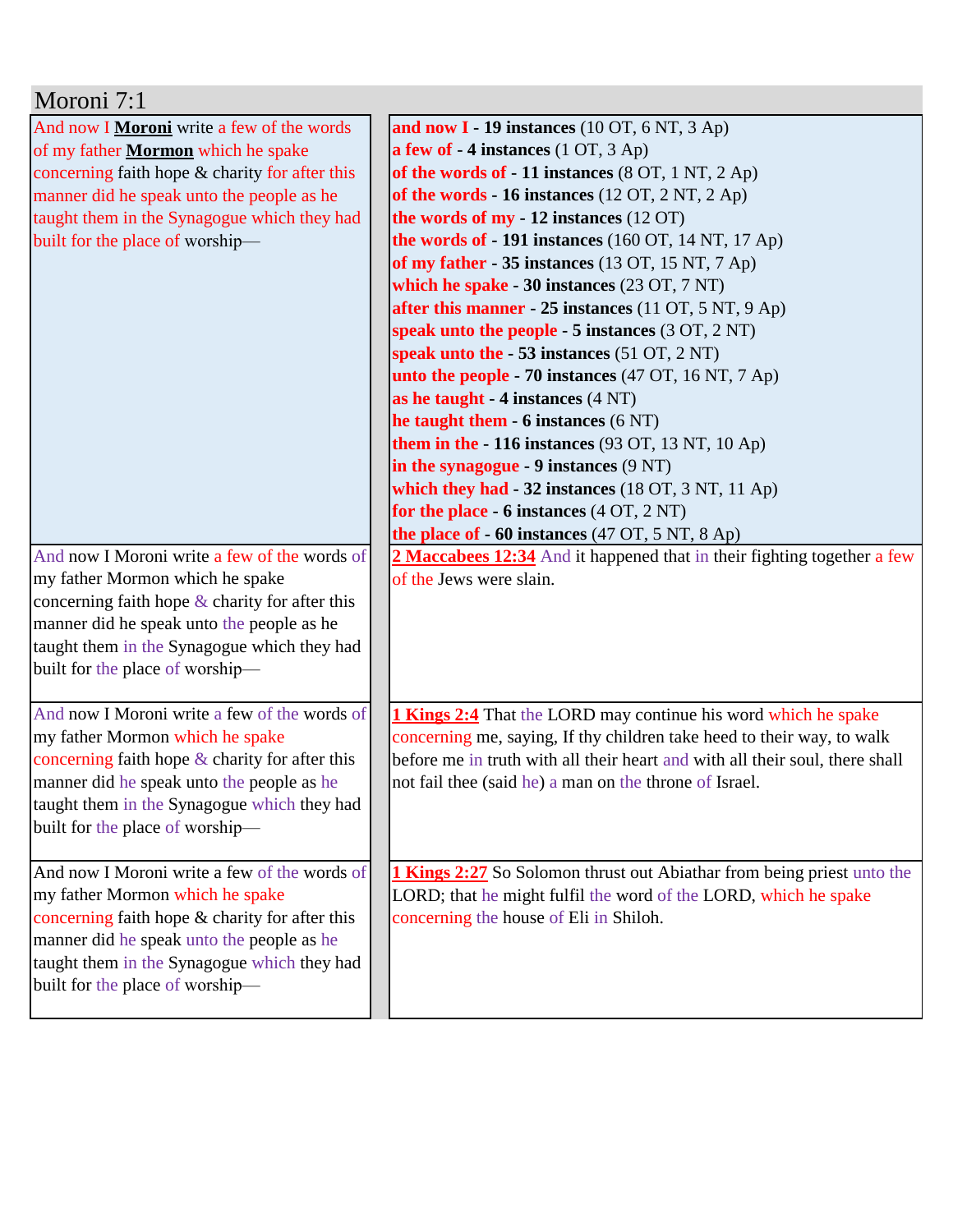| And now I Moroni write a few of the words of<br>my father Mormon which he spake<br>concerning faith hope & charity for after this<br>manner did he speak unto the people as he<br>taught them in the Synagogue which they had<br>built for the place of worship-<br>And now I Moroni write a few of the words of<br>my father Mormon which he spake<br>concerning faith hope & charity for after this<br>manner did he speak unto the people as he<br>taught them in the Synagogue which they had<br>built for the place of worship- | <b>1 Peter 3:5</b> For after this manner in the old time the holy women also,<br>who trusted in God, adorned themselves, being in subjection unto their<br>own husbands:<br><b>Wisdom 7:30</b> For after this cometh night: but vice shall not prevail<br>against wisdom. |
|--------------------------------------------------------------------------------------------------------------------------------------------------------------------------------------------------------------------------------------------------------------------------------------------------------------------------------------------------------------------------------------------------------------------------------------------------------------------------------------------------------------------------------------|---------------------------------------------------------------------------------------------------------------------------------------------------------------------------------------------------------------------------------------------------------------------------|
| And now I Moroni write a few of the words of<br>my father Mormon which he spake<br>concerning faith hope $\&$ charity for after this<br>manner did he speak unto the people as he<br>taught them in the Synagogue which they had<br>built for the place of worship-                                                                                                                                                                                                                                                                  | Genesis 39:19 And it came to pass, when his master heard the words of<br>his wife, which she spake unto him, saying, After this manner did thy<br>servant to me; that his wrath was kindled.                                                                              |
| And now I Moroni write a few of the words of<br>my father Mormon which he spake<br>concerning faith hope $\&$ charity for after this<br>manner did he speak unto the people as he<br>taught them in the Synagogue which they had<br>built for the place of worship-                                                                                                                                                                                                                                                                  | 2 Samuel 15:6 And on this manner did Absalom to all Israel that came<br>to the king for judgment: so Absalom stole the hearts of the men of<br>Israel.                                                                                                                    |
| And now I Moroni write a few of the words of<br>my father Mormon which he spake<br>concerning faith hope $\&$ charity for after this<br>manner did he speak unto the people as he<br>taught them in the Synagogue which they had<br>built for the place of worship-                                                                                                                                                                                                                                                                  | <b>Psalm 2:5</b> Then shall he speak unto them in his wrath, and vex them in<br>his sore displeasure.                                                                                                                                                                     |
| And now I Moroni write a few of the words of<br>my father Mormon which he spake<br>concerning faith hope $\&$ charity for after this<br>manner did he speak unto the people as he<br>taught them in the Synagogue which they had<br>built for the place of worship-                                                                                                                                                                                                                                                                  | <b>Exodus 32:17</b> And when Joshua heard the noise of the people as they<br>shouted, he said unto Moses, There is a noise of war in the camp.                                                                                                                            |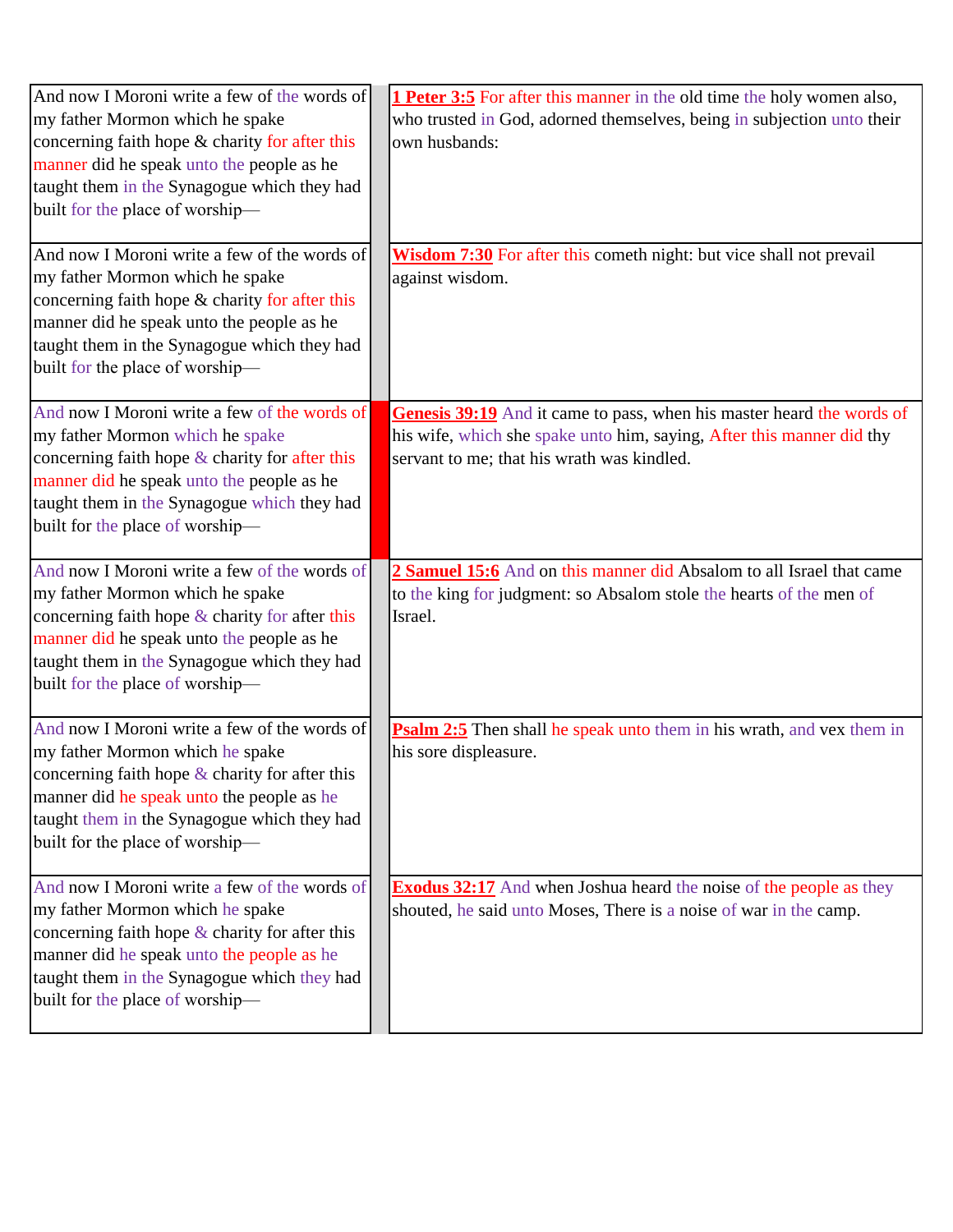| And now I Moroni write a few of the words of<br>my father Mormon which he spake<br>concerning faith hope $\&$ charity for after this<br>manner did he speak unto the people as he<br>taught them in the Synagogue which they had<br>built for the place of worship- | <b>Deuteronomy 26:18</b> And the LORD hath avouched thee this day to be<br>his peculiar people, as he hath promised thee, and that thou shouldest<br>keep all his commandments;                                  |
|---------------------------------------------------------------------------------------------------------------------------------------------------------------------------------------------------------------------------------------------------------------------|------------------------------------------------------------------------------------------------------------------------------------------------------------------------------------------------------------------|
| And now I Moroni write a few of the words of<br>my father Mormon which he spake<br>concerning faith hope $\&$ charity for after this<br>manner did he speak unto the people as he<br>taught them in the Synagogue which they had<br>built for the place of worship- | <b>Matthew 13:54</b> And when he was come into his own country, he taught<br>them in their synagogue, insomuch that they were astonished, and said,<br>Whence hath this man this wisdom, and these mighty works? |
| And now I Moroni write a few of the words of<br>my father Mormon which he spake<br>concerning faith hope $\&$ charity for after this<br>manner did he speak unto the people as he<br>taught them in the Synagogue which they<br>had built for the place of worship- | <b>Luke 4:31</b> And came down to Capernaum, a city of Galilee, and taught<br>them on the sabbath days.                                                                                                          |
| And now I Moroni write a few of the words of<br>my father Mormon which he spake<br>concerning faith hope $\&$ charity for after this<br>manner did he speak unto the people as he<br>taught them in the Synagogue which they had<br>built for the place of worship- | Acts 6:9 Then there arose certain of the synagogue, which is called the<br>synagogue of the Libertines, and Cyrenians, and Alexandrians, and of<br>them of Cilicia and of Asia, disputing with Stephen.          |
| And now I Moroni write a few of the words of<br>my father Mormon which he spake<br>concerning faith hope $\&$ charity for after this<br>manner did he speak unto the people as he<br>taught them in the Synagogue which they had<br>built for the place of worship- | 2 Kings 16:18 And the covert for the sabbath that they had built in the<br>house, and the king's entry without, turned he from the house of the<br>LORD for the king of Assyria.                                 |
| And now I Moroni write a few of the words of<br>my father Mormon which he spake<br>concerning faith hope & charity for after this<br>manner did he speak unto the people as he<br>taught them in the Synagogue which they had<br>built for the place of worship-    | <b>1 Kings 9:24</b> But Pharaoh's daughter came up out of the city of David<br>unto her house which Solomon had built for her: then did he build Millo.                                                          |